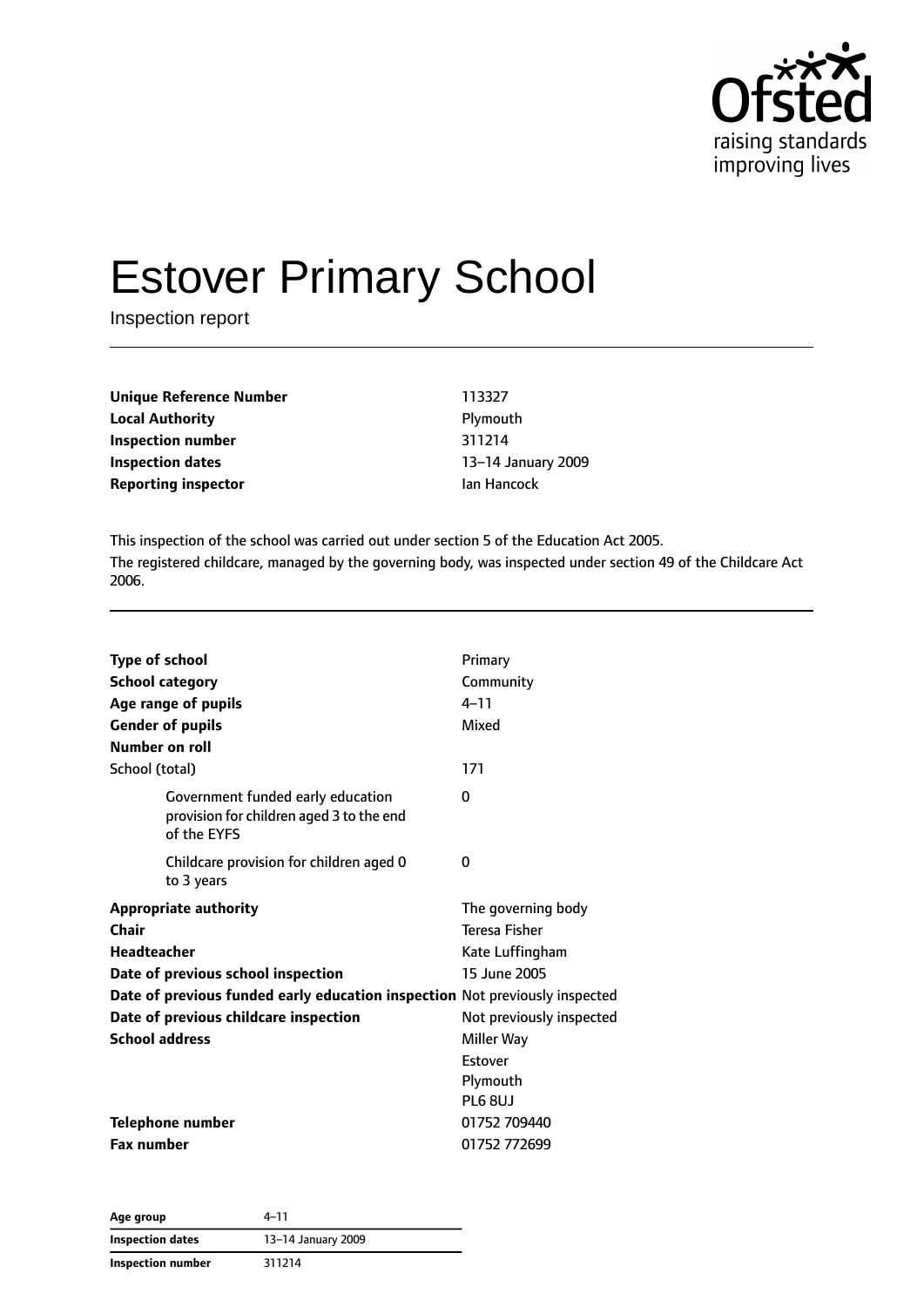.

<sup>©</sup> Crown copyright 2009

Website: www.ofsted.gov.uk

This document may be reproduced in whole or in part for non-commercial educational purposes, provided that the information quoted is reproduced without adaptation and the source and date of publication are stated.

Further copies of this report are obtainable from the school. Under the Education Act 2005, the school must provide a copy of this report free of charge to certain categories of people. A charge not exceeding the full cost of reproduction may be made for any other copies supplied.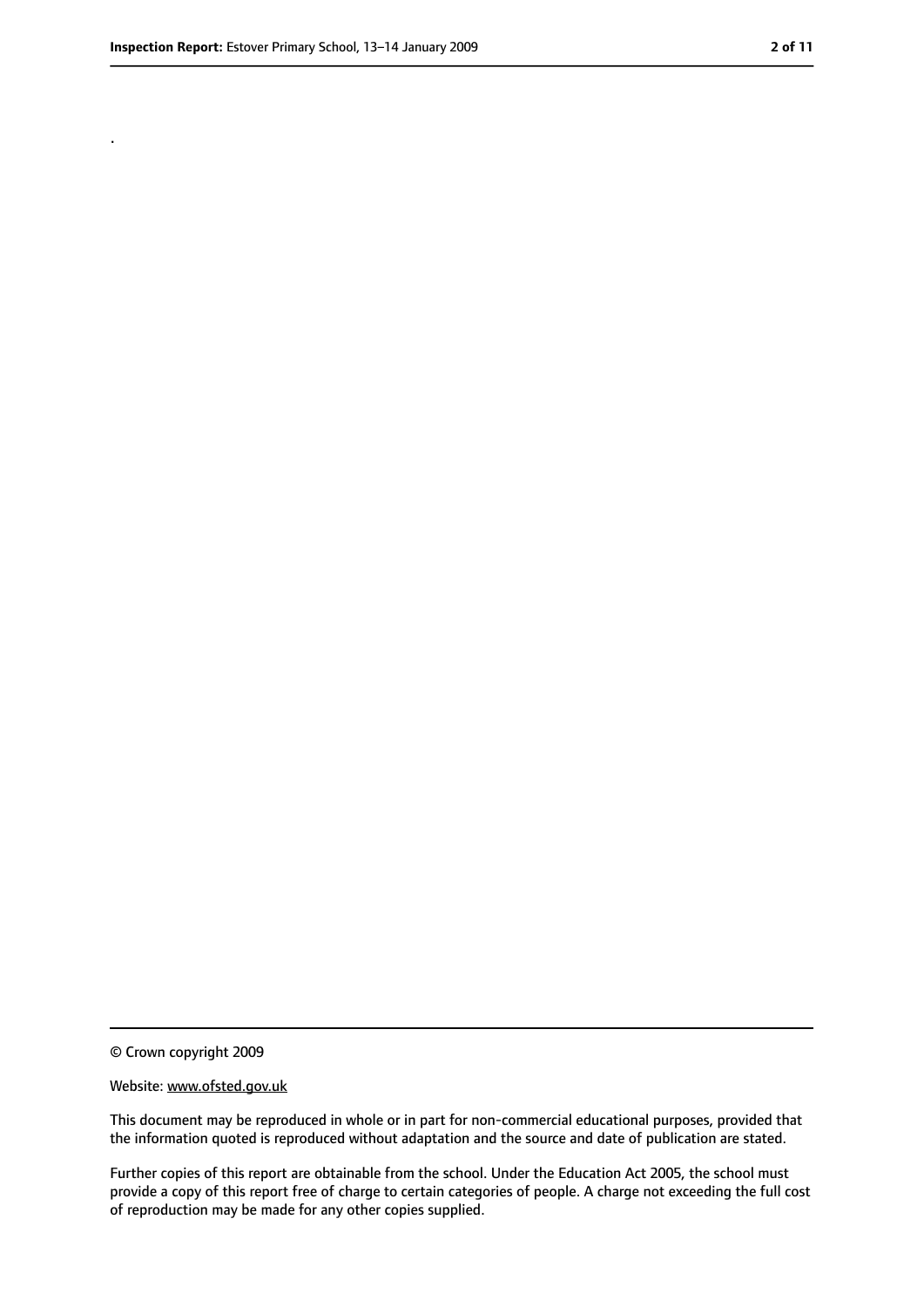# **Introduction**

The inspection was carried out by two Additional Inspectors.

## **Description of the school**

This is a smaller than average sized school with a language support centre for children aged four to seven years on site. Children enter the Early Years Foundation Stage (EYFS) in the Reception class. There have been numerous staff changes recently and the deputy headteacher is currently on secondment at another local school for two terms. The school serves the local area in the north of Plymouth. Almost all children are from White British backgrounds. The proportion with learning difficulties and/or disabilities is significantly above average. The school has achieved the Healthy School Award, Investors in People, Basic Skills Quality Mark, Eco Schools Green Flag Award and Inclusion Quality Mark.

#### **Key for inspection grades**

| Grade 1 | Outstanding  |
|---------|--------------|
| Grade 2 | Good         |
| Grade 3 | Satisfactory |
| Grade 4 | Inadequate   |
|         |              |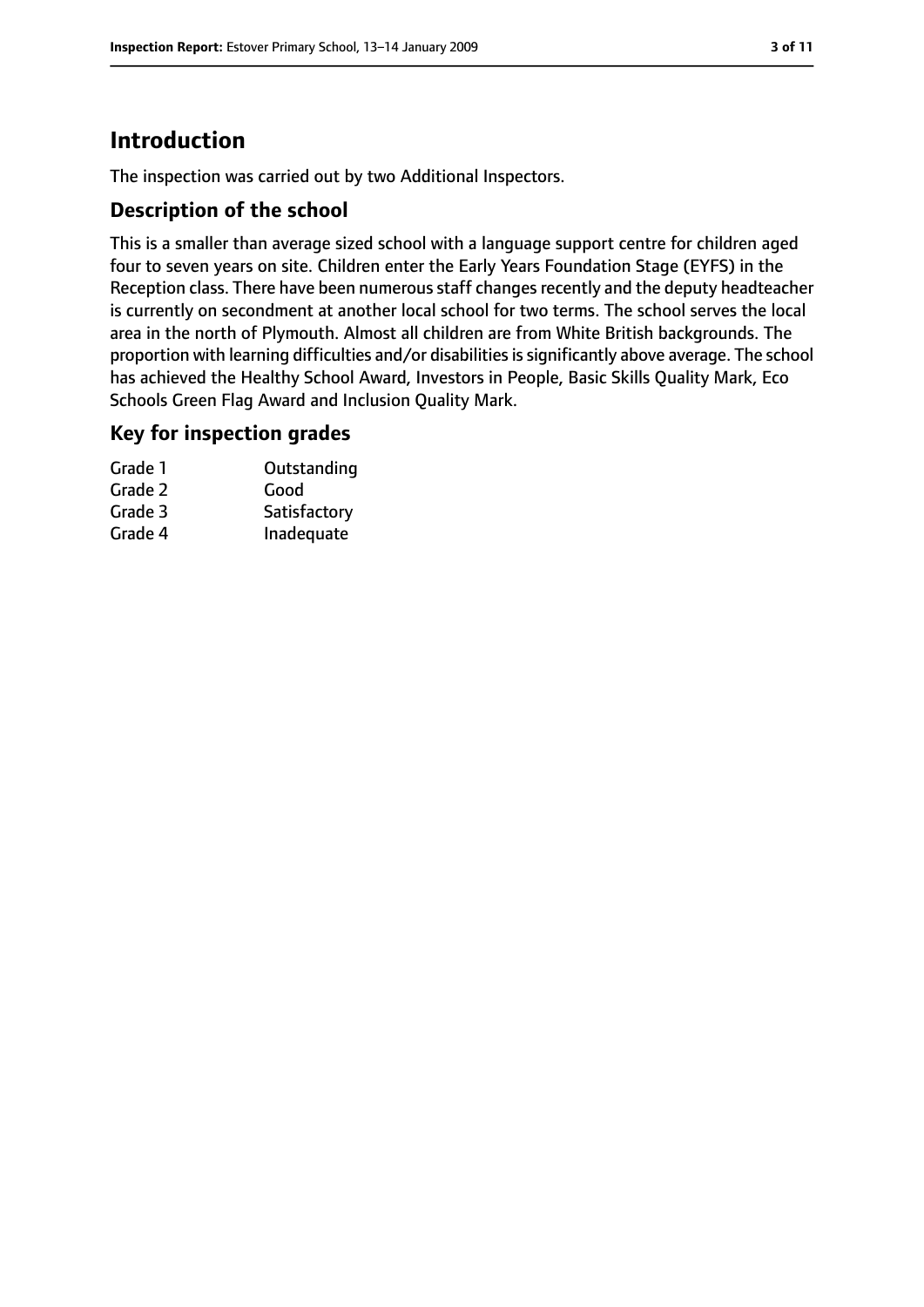# **Overall effectiveness of the school**

#### **Grade: 3**

The school provides a satisfactory standard of education. Parents describe it as 'Not just a school, it's a family. It has a lovely family feel when you visit and you are always able to speak to the teachers if you need to.' This is evidenced through strengths in pastoral care, moral and social development and working effectively with others. All this contributes much to pupils' good personal development and well-being. The outcomes are seen in happy pupils who behave well, feel safe and get on well together. They are keen to participate in exercise and have a good understanding of how to lead a healthy life. Good enrichment activities, as part of the satisfactory curriculum, stimulate pupils' interests and enjoyment of learning.

Pupils' academic achievement is satisfactory. Children enter school in the EYFS with skill levels below those expected for children of a similar age. Here they settle quickly and make good progress, taking full advantage of the excellent links with the language centre. As a result of new initiatives, including more emphasis on developing basic skills, standards are improving, although by Year 6 they are below average in English, mathematics and science. Pupils' achievement through the school is beginning to improve as a result of more focused support such as intervention programmes to improve pupils' skills and confidence. Expectations of more able pupils are still not high enough to ensure that they make the best progress. Pupils with learning difficulties and/or disabilities benefit from the help given by teachers and support staff and make at least satisfactory progress. Pupils in the language centre achieve well against their own individual targets, where highly trained staff support them very well.

Teaching and learning are satisfactory but variable, with the result that pupils' progress is inconsistent as they go through the school. Although there is much good teaching in the EYFS and Year 6, lessons elsewhere do not always sufficiently motivate or challenge all pupils. Assessment systems have significantly improved since the last inspection. However, information is not always used consistently by teachers when planning work or tracking individual progress, so that many pupils, particularly higher attainers, are not reaching the highest standards possible in English, mathematics and science. The headteacher provides a clear direction for leadership and management. The role of subject leaders in English, mathematics and science has appropriately been identified as a key area for further development, so that they are more proactively involved in self-assessment and school improvement. With the increasing involvement of subject leaders and governors, staff stability and the gradual success of recent actions, the school can demonstrate it is in a satisfactory position to improve further.

## **Effectiveness of the Early Years Foundation Stage**

#### **Grade: 2**

Children's skill levels when they start school are below those expected for their age. In particular, many children have weak language, personal and social skills, and lack confidence. Very good induction arrangements, with excellent links to the language centre, help children to settle well, learn routines quickly and grow in confidence. The welfare of children is outstanding. High priority is given to the development of children's personal, social and emotional needs by the patient approach of the staff, so that children feel safe and well looked after. Good leadership and teaching, with an interesting range of well planned activities, ensure that children make good progress. Staff plan a good balance of activities between those led by adults and those the children choose. However, the outside area, although used well, has restricted space and would benefit from all-weather protection for greater all year use. Groups of children are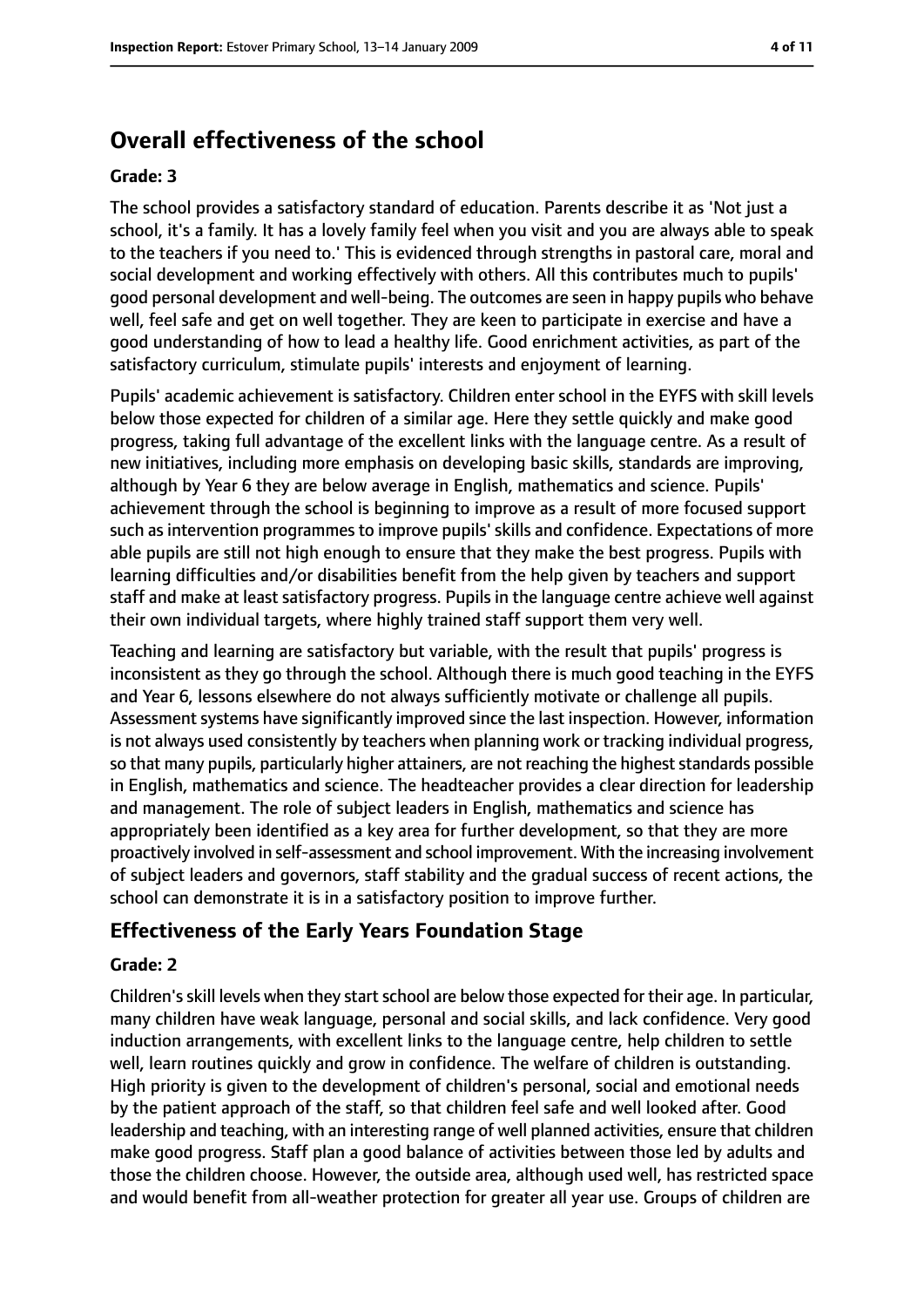supported well by teaching assistants, who take an active part in children's learning and help teachers to carefully monitor their progress. By the end of the EYFS, many children reach expected levels when they start Year 1.

### **What the school should do to improve further**

- Raise standards and achievement in English, mathematics and science by ensuring teachers carefully track individual progress and provide appropriate activities, particularly for higher attaining pupils, so that they reach their full potential.
- Improve the consistency of teaching and learning so that pupils make good progress in every lesson.
- Make sure subject leaders in English, mathematics and science play a full part in monitoring the school's performance to bring about improvement.

A small proportion of schools whose overall effectiveness is judged satisfactory, but which have areas of underperformance, will receive a monitoring visit by an Ofsted inspector before their next section 5 inspection.

# **Achievement and standards**

#### **Grade: 3**

Pupils' achievement in Years 1 to 6 is satisfactory. Standards at the end of Year 2 are below average in reading, writing and mathematics, because the proportion of pupils achieving the higher Level 3 is significantly below the national average. New initiatives to improve the progress of different groups of pupils, particularly higher attainers, have been implemented. As a result, standards and achievement are beginning to rise in writing and mathematics. Standards at the end of Year 6 in 2008 were below average in English, mathematics and science but the school exceeded its targets and improved performance from 2007. There was some underachievement for those capable of higher attainment. Inspection findings indicate that the school's action to improve standards and achievement is beginning to have a positive impact on raising standards and achievement. Pupils with learning difficulties and/or disabilities make at least satisfactory progress where individual education plans are relevant to their specific needs. The pupils in the language centre achieve well where they are well supported by a good number of highly trained staff who carefully monitor their progress and provide individual tasks that improve their language development and confidence.

# **Personal development and well-being**

#### **Grade: 2**

Pupils enjoy coming to school and have positive attitudes to learning. They particularly like 'good sports, educational trips and working on the computers'. The school has worked hard to improve attendance, which is now satisfactory. Spiritual, moral, social and cultural development is good overall with particular strengths in moral and social development. However, the school recognises the need to improve pupils' understanding of living in a multicultural society. Relationships are strong and pupils find great enjoyment in helping one another, as seen in the playground. Pupils are enthusiastic to take on responsibility around the school but the school council would like to have a greater say in promoting their ideas. Pupils make a positive contribution to the local community, recently participating in a half marathon for local charities and tidying up their surrounding environment. The school has achieved the Activemark and Healthy School Awards and pupils demonstrate a good understanding of the importance of healthy lifestyles and know how to keep safe. They enjoy the daily 'wake and shake up' session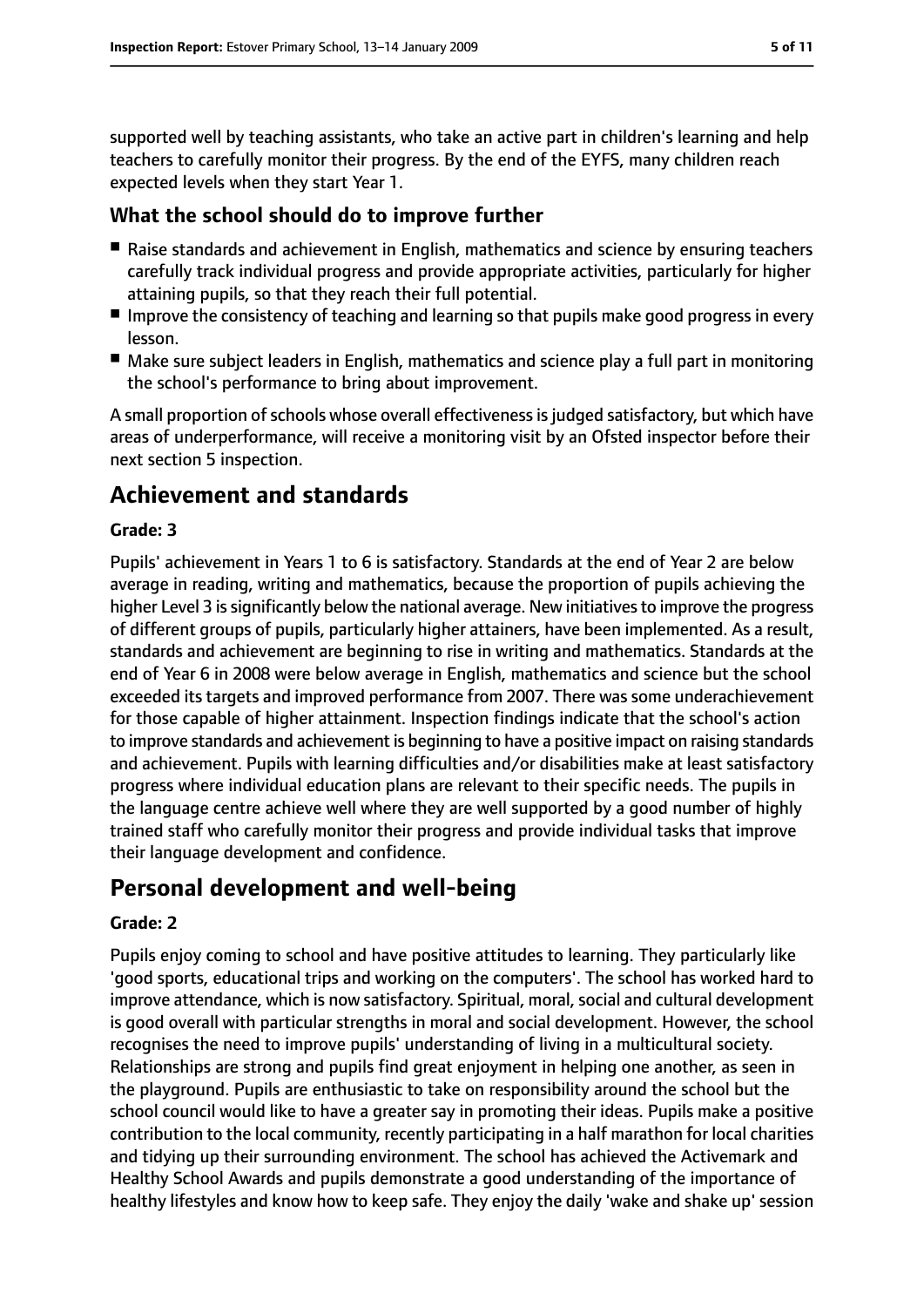and various sports activities, often led by coaches. Pupils' positive approach to learning and satisfactory academic achievement means their life skills are prepared suitably for their future education.

# **Quality of provision**

# **Teaching and learning**

#### **Grade: 3**

Although there is good and sometimes outstanding teaching and learning, particularly in the EYFS and Year 6, the quality is somewhat uneven through the school, with variations in how well pupils learn from year to year. All teachers use a variety of teaching styles, and positive relationships contribute well to the good personal development. The purpose of the lessons is explained well so that pupils know what they are aiming to achieve. Good use is often made of interactive whiteboards to support pupils' learning and work is marked thoroughly. The key variability in teaching is that lessons do not consistently meet the needs of everyone, particularly higher attaining pupils, so work is not well matched to what all pupils know and understand. When this happens, the pace is slow and expectations too low which has a negative impact on achievement. Well trained teaching assistants give good support when working with groups of pupils with learning difficulties and/or disabilities to increase their confidence. Good teaching in the language centre ensures these pupils make good progress in their language development and their individual needs are met well.

## **Curriculum and other activities**

#### **Grade: 3**

The curriculum meets statutory requirements and is satisfactory overall. The recent review of provision has produced a more creative and innovative curriculum where teachers are beginning to link work across subjects that helps pupils make better sense of their learning. However, the school acknowledges more work is needed to ensure literacy and information and communication technology links are secure. Curriculum enrichment is good. Pupils really enjoy the residential trips and speak enthusiastically about their visits to places of interest and the various clubs. Specialist teachers are used well for music, sport and dance to broaden pupils' experiences and support their learning well.

#### **Care, guidance and support**

#### **Grade: 2**

Children are well cared for in the safe and supportive environment, including those in the language centre. Pupils feel they are listened to and parents know that staff take good care of the children at all times. Child protection, health and safety and safeguarding procedures are all robust. Vulnerable pupils with specific social, emotional and educational needs are supported very sensitively, with external agencies consulted where necessary. Improvements to assessment, including new tracking procedures, have secured accurate information about pupils' attainment. This is beginning to be used to track individual pupils' progress and identify those needing additional support, although not consistently.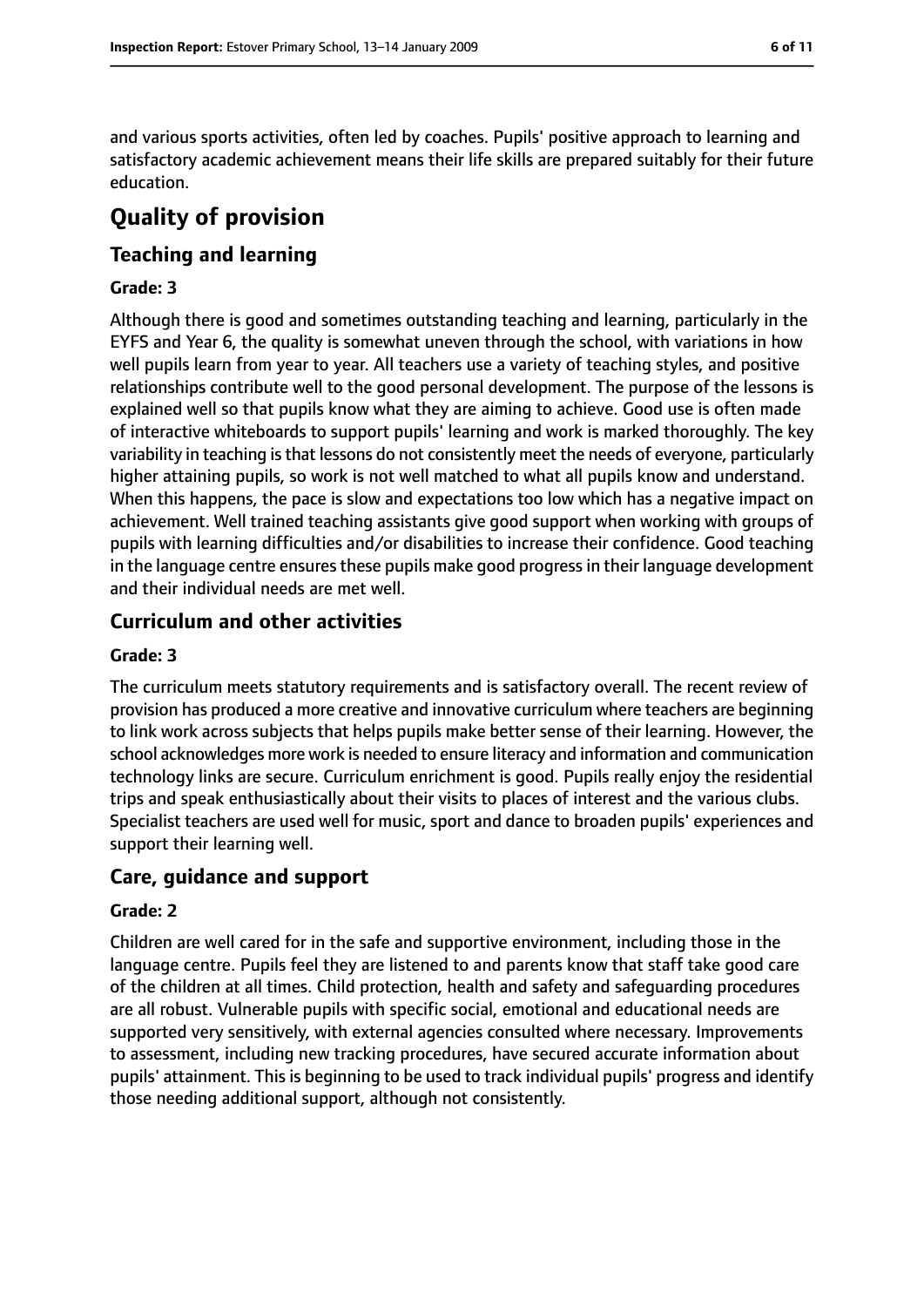# **Leadership and management**

#### **Grade: 3**

The significant changes in the last few years, including the appointment of several senior staff, have enabled the school to get a firm grip on improvement. The experienced headteacher drives the work of the school and has been instrumental in establishing an inclusive school, where everyone feels valued. A typical parental comment was, 'The headteacher and dedicated staff are a true asset. Most importantly, the school really does care about including its pupils.' The school's promotion of community cohesion is satisfactory. Although the school has established some effective links with a school in Uganda to help pupils' value diversity, it acknowledges that there are not enough opportunities for contacts beyond the local community. The new senior leadership team has begun to reconsider the school's self-evaluation procedures to identify key areas for improvement. Appropriate plans are in place to develop the role of subject leaders so that they have a clearer understanding of the school's strengths and weaknesses, enabling more rapid improvement. Governors are hard-working and supportive of the school. They have a satisfactory understanding of its strengths and weaknesses and are becoming more involved in monitoring the school's progress by regularly attending all meetings.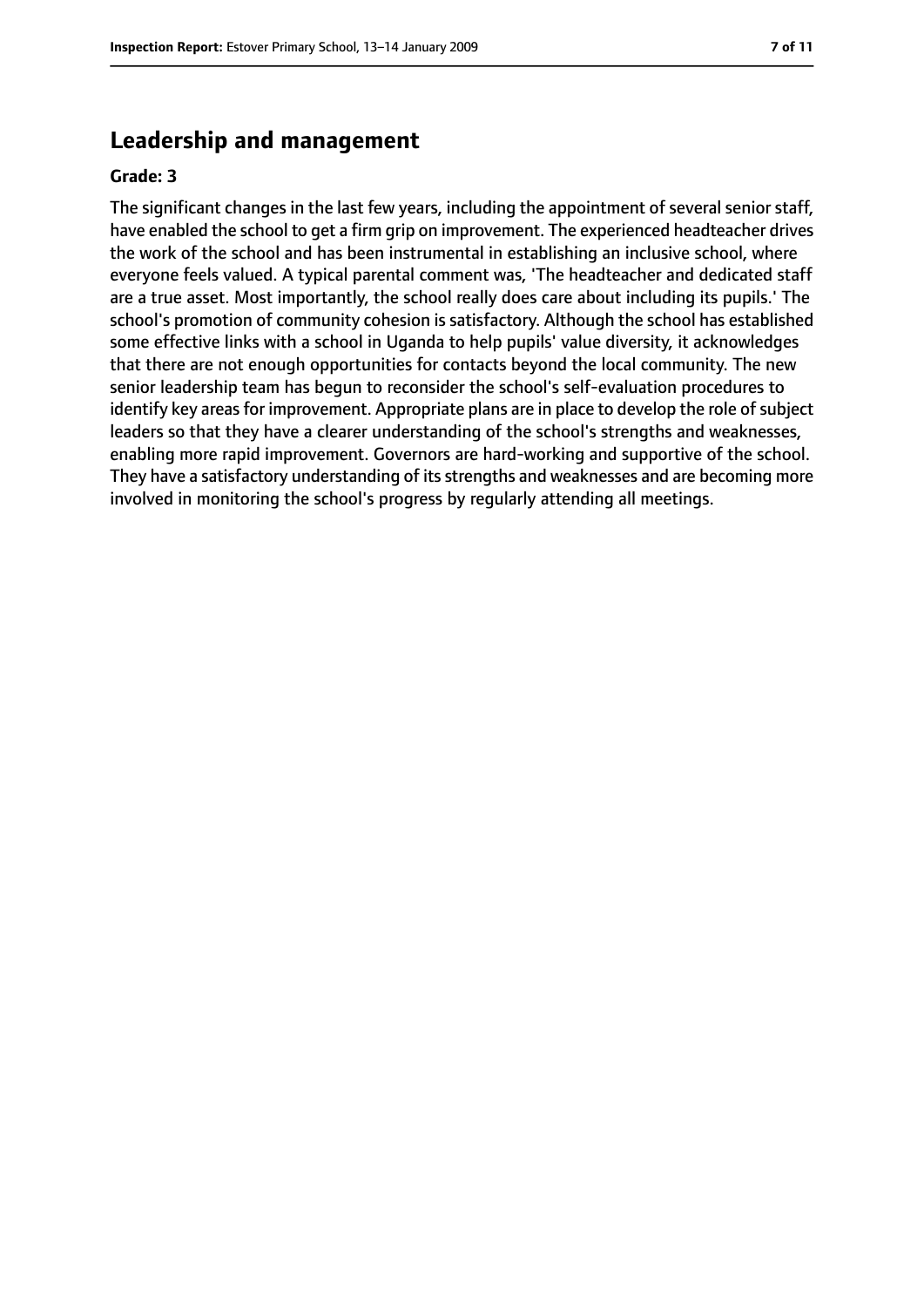**Any complaints about the inspection or the report should be made following the procedures set out in the guidance 'Complaints about school inspection', which is available from Ofsted's website: www.ofsted.gov.uk.**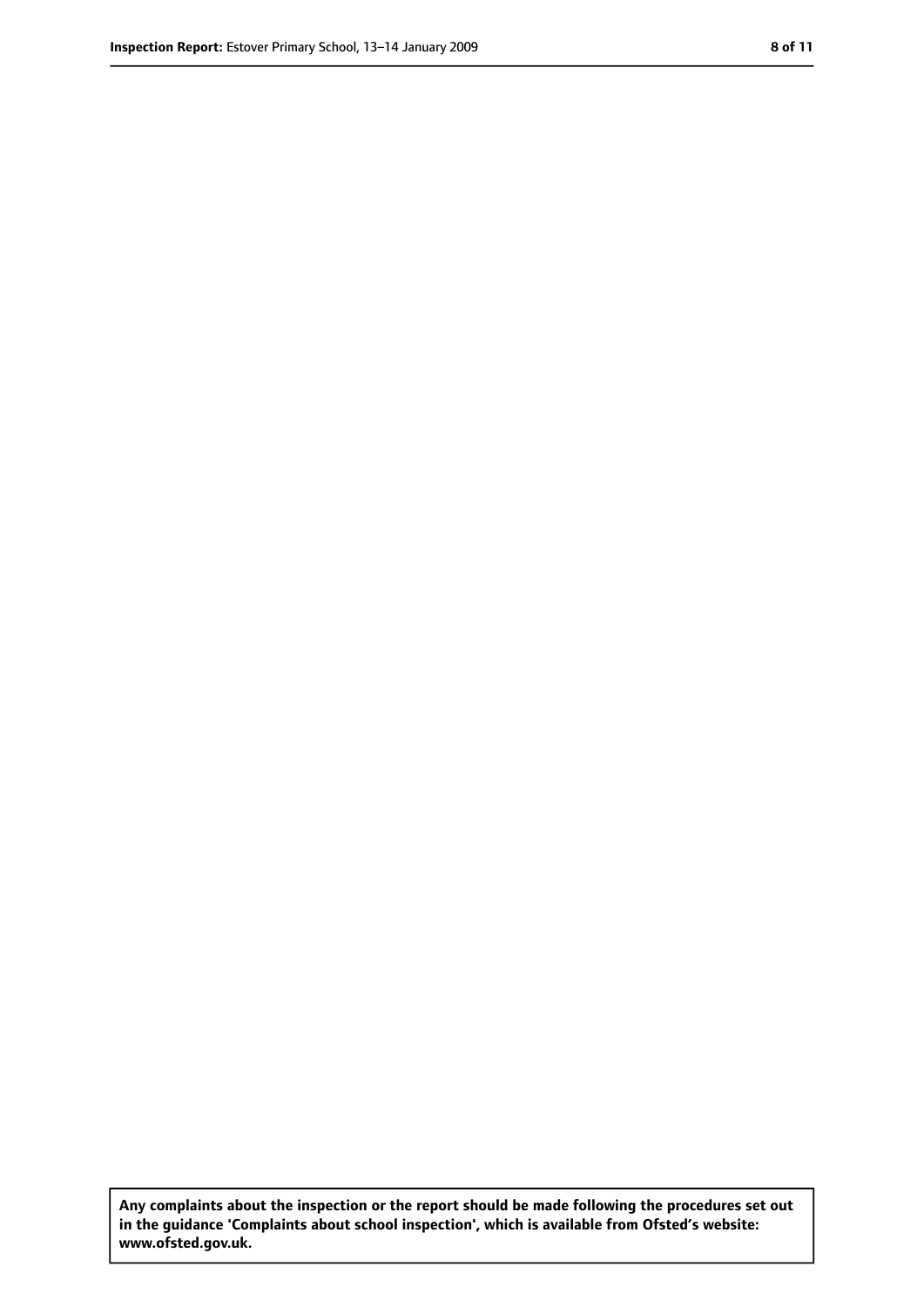# **Inspection judgements**

| key to judgements: grade 1 is outstanding, grade 2 good, grade 3 satisfactory, and ا | School         |
|--------------------------------------------------------------------------------------|----------------|
| arade 4 inadequate                                                                   | <b>Overall</b> |

## **Overall effectiveness**

| How effective, efficient and inclusive is the provision of<br>education, integrated care and any extended services in meeting the<br>needs of learners? |     |
|---------------------------------------------------------------------------------------------------------------------------------------------------------|-----|
| Effective steps have been taken to promote improvement since the last<br>inspection                                                                     | Yes |
| How well does the school work in partnership with others to promote learners'<br>well being?                                                            |     |
| The capacity to make any necessary improvements                                                                                                         |     |

# **Effectiveness of the Early Years Foundation Stage**

| How effective is the provision in meeting the needs of children in the<br>l EYFS?              |  |
|------------------------------------------------------------------------------------------------|--|
| How well do children in the EYFS achieve?                                                      |  |
| How good are the overall personal development and well-being of the children<br>I in the EYFS? |  |
| How effectively are children in the EYFS helped to learn and develop?                          |  |
| How effectively is the welfare of children in the EYFS promoted?                               |  |
| How effectively is provision in the EYFS led and managed?                                      |  |

#### **Achievement and standards**

| How well do learners achieve?                                                  |  |
|--------------------------------------------------------------------------------|--|
| $\vert$ The standards <sup>1</sup> reached by learners                         |  |
| How well learners make progress, taking account of any significant variations  |  |
| between groups of learners                                                     |  |
| How well learners with learning difficulties and/or disabilities make progress |  |

## **Annex A**

<sup>&</sup>lt;sup>1</sup>Grade 1 - Exceptionally and consistently high; Grade 2 - Generally above average with none significantly below average; Grade 3 - Broadly average to below average; Grade 4 - Exceptionally low.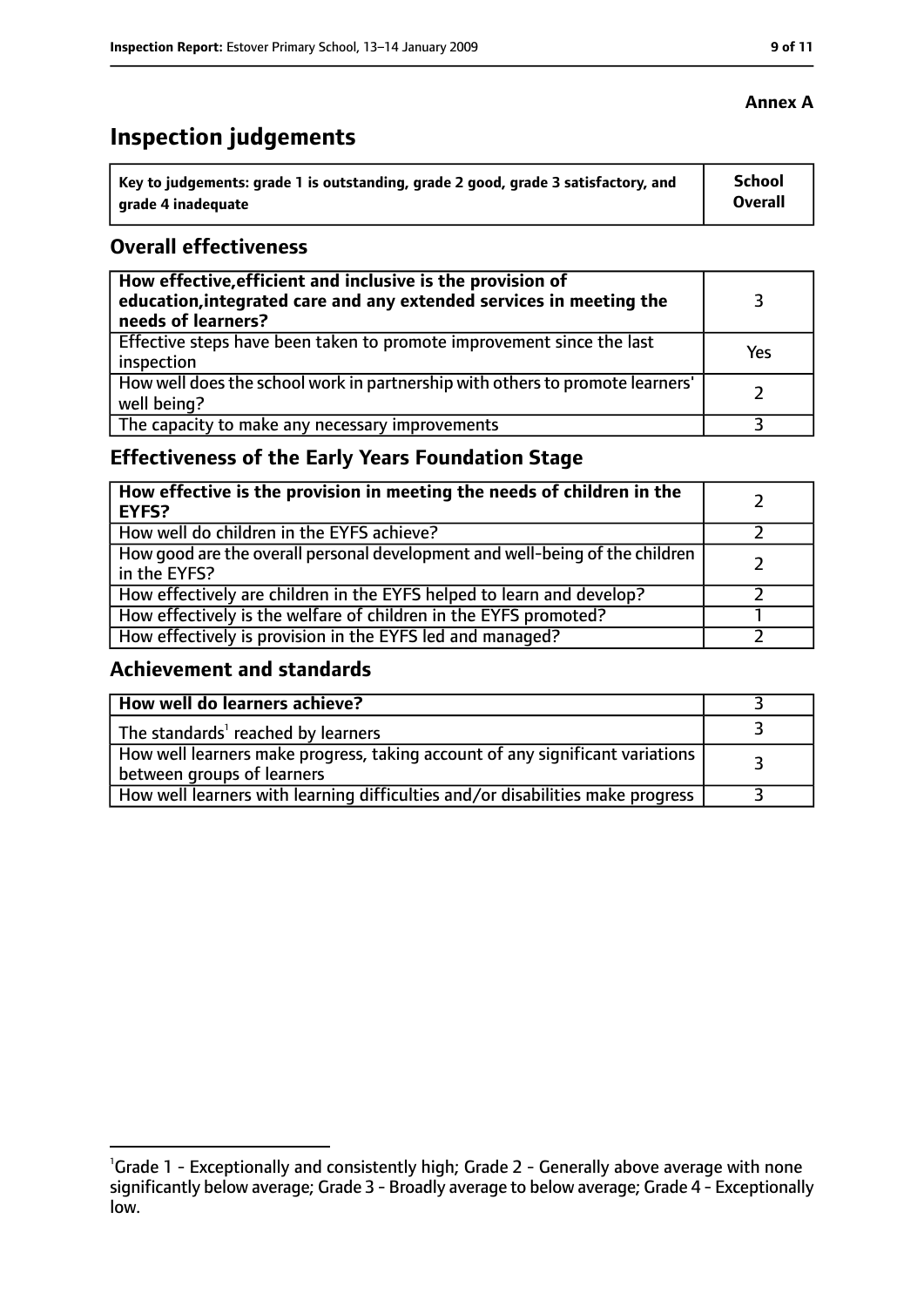# **Personal development and well-being**

| How good are the overall personal development and well-being of the<br>learners?                                 |  |
|------------------------------------------------------------------------------------------------------------------|--|
| The extent of learners' spiritual, moral, social and cultural development                                        |  |
| The extent to which learners adopt healthy lifestyles                                                            |  |
| The extent to which learners adopt safe practices                                                                |  |
| The extent to which learners enjoy their education                                                               |  |
| The attendance of learners                                                                                       |  |
| The behaviour of learners                                                                                        |  |
| The extent to which learners make a positive contribution to the community                                       |  |
| How well learners develop workplace and other skills that will contribute to<br>their future economic well-being |  |

# **The quality of provision**

| $\mid$ How effective are teaching and learning in meeting the full range of<br>  learners' needs?       |  |
|---------------------------------------------------------------------------------------------------------|--|
| How well do the curriculum and other activities meet the range of needs and<br>  interests of learners? |  |
| How well are learners cared for, quided and supported?                                                  |  |

# **Leadership and management**

| How effective are leadership and management in raising achievement<br>and supporting all learners?                                              |     |
|-------------------------------------------------------------------------------------------------------------------------------------------------|-----|
| How effectively leaders and managers at all levels set clear direction leading<br>to improvement and promote high quality of care and education |     |
| How effectively leaders and managers use challenging targets to raise standards                                                                 |     |
| The effectiveness of the school's self-evaluation                                                                                               | 3   |
| How well equality of opportunity is promoted and discrimination eliminated                                                                      | 3   |
| How well does the school contribute to community cohesion?                                                                                      | 3   |
| How effectively and efficiently resources, including staff, are deployed to<br>achieve value for money                                          | 3   |
| The extent to which governors and other supervisory boards discharge their<br>responsibilities                                                  |     |
| Do procedures for safequarding learners meet current government<br>requirements?                                                                | Yes |
| Does this school require special measures?                                                                                                      | No  |
| Does this school require a notice to improve?                                                                                                   | No  |